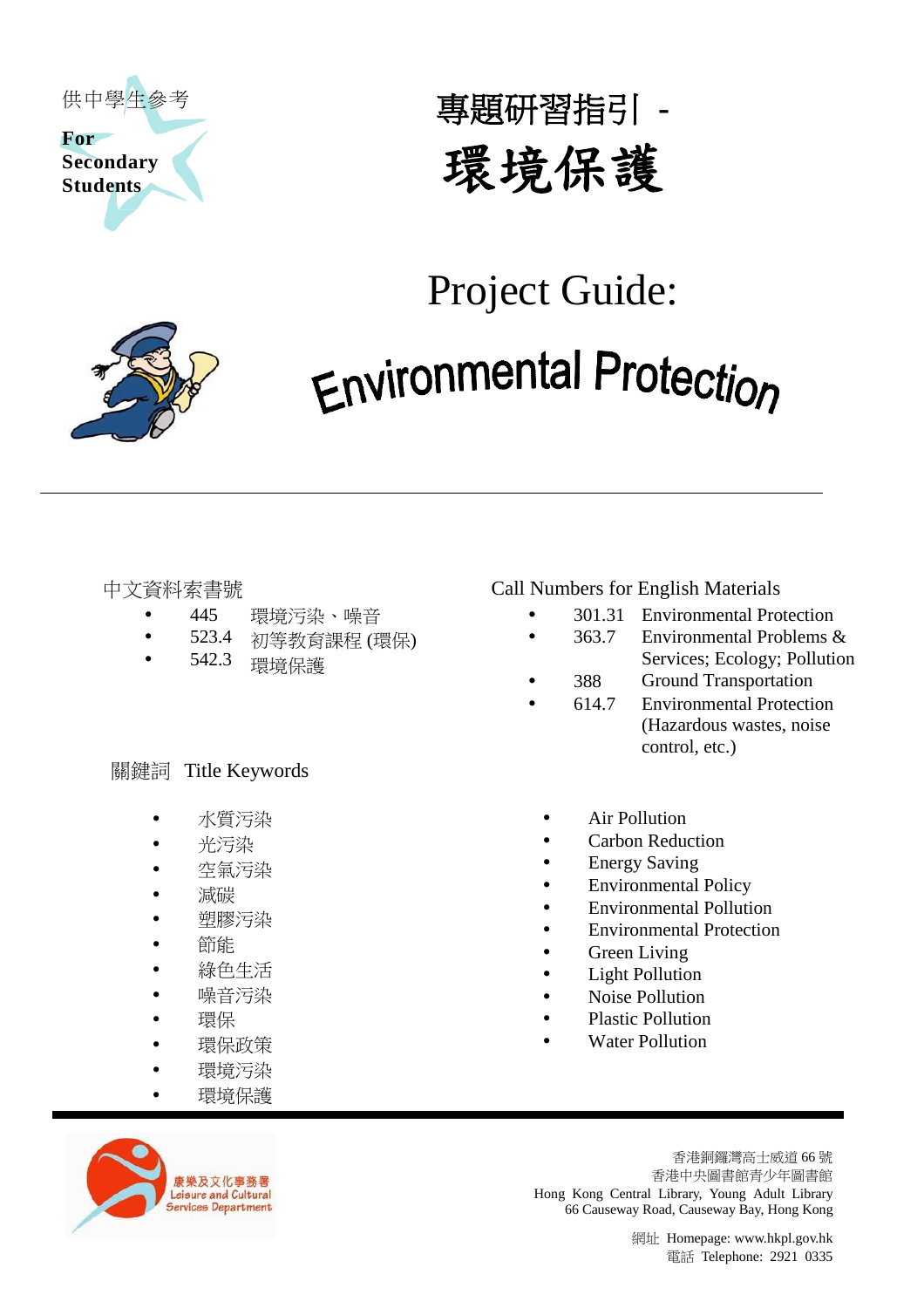# **1.** 書籍 **Books**

例子 Examples :

| 名稱<br>Title                                                                                                                     | 索書號<br>Call No.     | 位置<br>Location |
|---------------------------------------------------------------------------------------------------------------------------------|---------------------|----------------|
| 低碳生活雙城記:港台綠色生活記實<br>張楊乾,何建宗 [編著]<br>[香港] : Warrior Books ; [台北市] : 台達電子文教基金會, 2017.                                             | 542.3<br>1144       | YAL.           |
| 環境荷爾蒙 : 認識偷走健康.破壞生熊的元兇 : 塑化劑、雙酚 A、<br>戴奧辛、壬基酚、汞 = Endocrine disrupting chemicals<br>[社團法人台灣環境教育協會編著]<br>台北市:社團法人台灣環境教育協會, 2017. | 445<br>1441         | ALE            |
| HILL, Pamela<br>Environmental protection : what everyone needs to know.<br>New York, NY: Oxford University Press, 2017.         | 363.7<br>HIL.       | ALE            |
| Urban lighting, light pollution and society.<br>New York: Routledge, Taylor & Francis Group, 2015                               | 363.7<br><b>URB</b> | ALE            |

# **2.** 電子書 **e**-**Books**

| 例子           | Examples :                                                                              |                               |
|--------------|-----------------------------------------------------------------------------------------|-------------------------------|
| 鄔柏強          | 惜食咪做大嘥鬼:香港廚餘問題的核心<br>香港 : 紅出版(青森文化), 2017[民 106].                                       | SUEP 電子書                      |
| 讓綠色低碳拯救地球    | 冀海波 編著<br>石家莊:河北科學技術出版社, 2014.                                                          | 方正中文電子書<br>(成人館藏)             |
|              | ANDRADY, Anthony L.<br><b>Plastics and Environmental Sustainability</b><br>Wiley, 2015. | <b>ProQuest Ebook Central</b> |
| HELM, Dieter | Natural Capital : Valuing the Planet<br>New Haven: Yale University Press, 2015.         | eBooks on EBSCOhost           |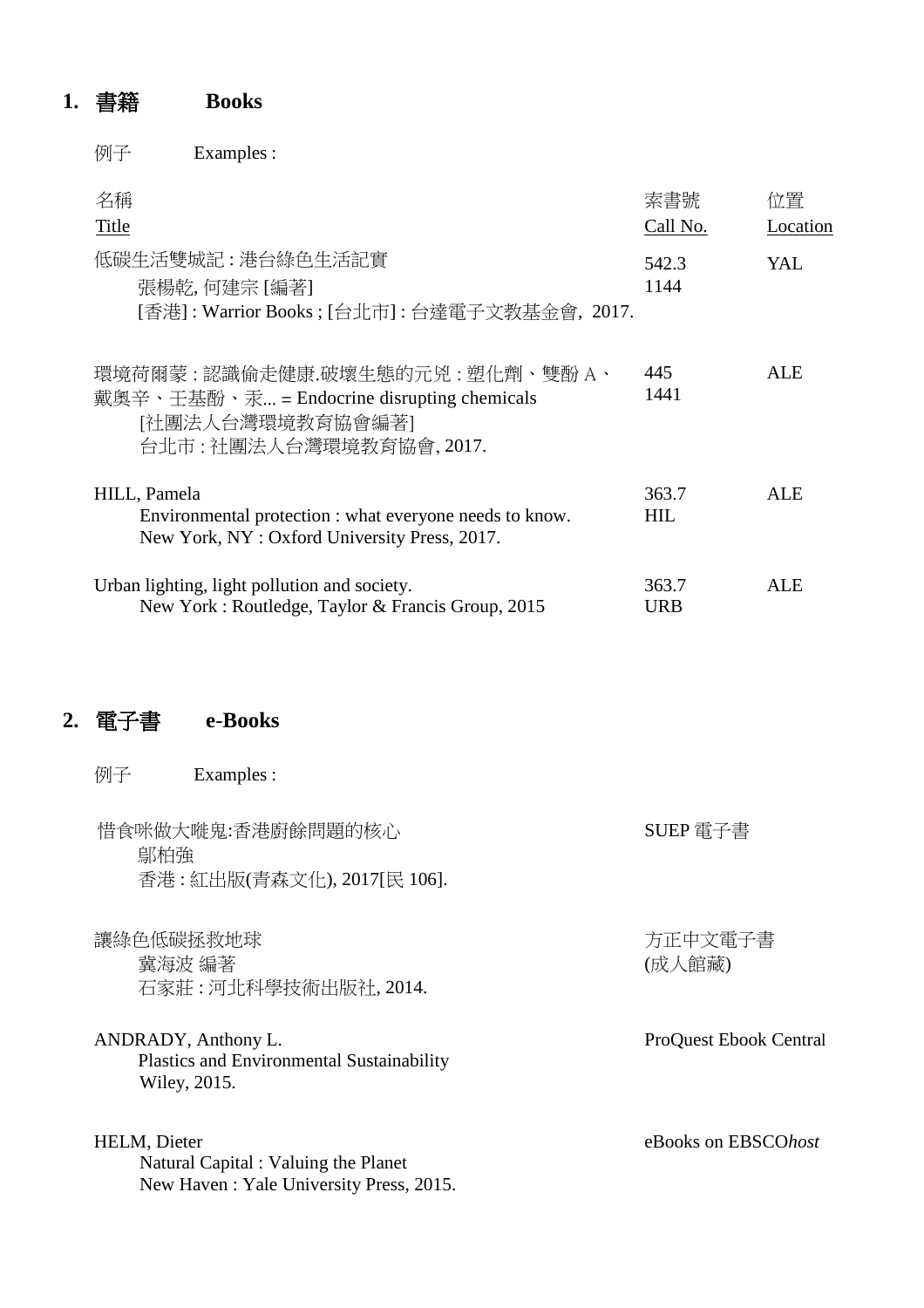# **3.** 視聽資料 **Audio-Visual Materials**

例子 Examples :

| 2014 教育電視節目匯集. 環保節目系列【錄影資料】<br>香港:香港電台電視部, 2014.                                                                              | 523.4035<br>1116<br>DVD54348 | <b>MMIS</b> |
|-------------------------------------------------------------------------------------------------------------------------------|------------------------------|-------------|
| Transportation : Eco-friendly vehicles. 1-4 [videorecording]<br>388<br>Derry, N.H.: Chip Taylor Communications, 2015.<br>TR A | $DVD55674-7(L)$              | <b>MMIS</b> |

# **4.** 剪報 **Newspaper Clippings (**慧科電子剪報 **WiseNews)**

例子 Examples :

"星巴克宣布棄用膠飲管 2020 年前達標 研究可分解餐杯" 2018-07-10, Hong Kong Economic Journal, A19, EJ GLOBAL 金融

"綠色先鋒:妙計重用"

2018-07-11, Oriental Daily News, A11,港聞, 綠色先鋒

## **5.** 電子資料庫 **e-Databases**

#### 資料庫 **:**中國期刊全文數據庫

例子 Examples :

"法國的環境保護憲法化及其啟示——以環境公益與環境人權的關係為主線"

【文獻出處】暨南學報(哲學社會科學版), Jinan Journal(Philosophy & Social Science Edition), 2018 年 05 期

"綠色建築設計與低碳社區分析研究"

【文獻出處】綠色環保建材, Green Environmental Protection Building Materials, 2018 年 07 期

#### 資料庫 **: Gale in Context: Environmental Studies**

例子 Examples :

- Environmental Biology, 2011, 3573+. *Gale in Context: Environmental Studies.* Ahmad, Zatirostami. "Assess environmental damage caused by energy activities." *Advances in*
- "Common responsibility: the failure of Kyoto." *Harvard International Review*, vol. 34, no. 1, 2012, p. 8+. *Gale In Context: Environmental Studies.*